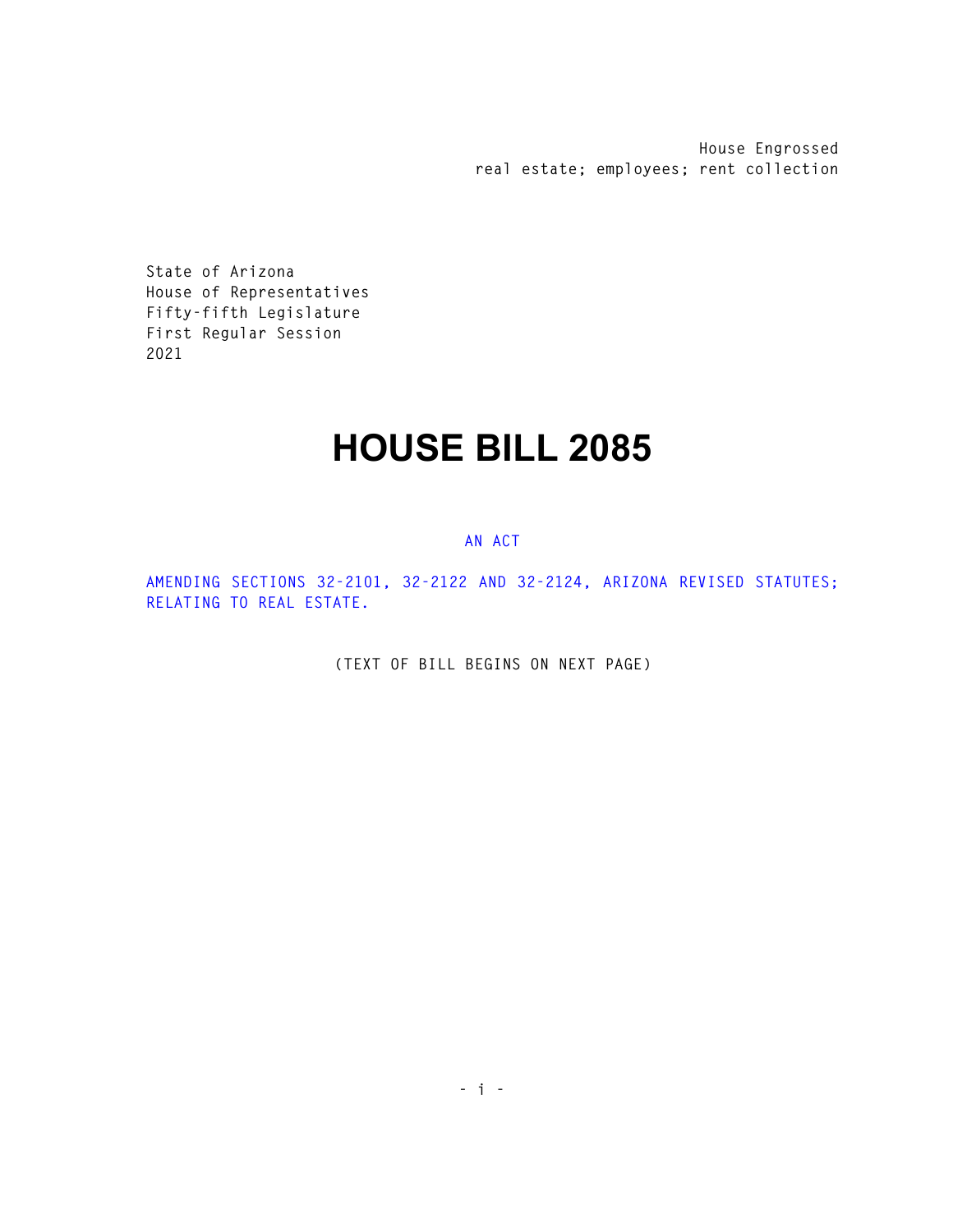**1 Be it enacted by the Legislature of the State of Arizona: 2 Section 1. Section 32-2101, Arizona Revised Statutes, is amended to 3 read: 4 32-2101. Definitions 5 In this chapter, unless the context otherwise requires: 6 1. "Acting in concert" means evidence of collaborating to pursue a 7 concerted plan. 8 2. "Advertising" means the attempt by publication, dissemination, 9 exhibition, solicitation or circulation, oral or written, or for broadcast 10 on radio or television to induce directly or indirectly any person to 11 enter into any obligation or acquire any title or interest in lands 12 subject to this chapter, including the land sales contract to be used and 13 any photographs, drawings or artist's presentations of physical conditions 14 or facilities existing or to exist on the property. Advertising does not 15 include: 16 (a) Press releases or other communications delivered to newspapers, 17 periodicals or other news media for general information or public 18 relations purposes if no charge is made by the newspapers, periodicals or 19 other news media for the publication or use of any part of these 20 communications. 21 (b) Communications to stockholders as follows: 22 (i) Annual reports and interim financial reports. 23 (ii) Proxy materials. 24 (iii) Registration statements. 25 (iv) Securities prospectuses. 26 (v) Applications for listing of securities on stock exchanges. 27 (vi) Prospectuses. 28 (vii) Property reports. 29 (viii) Offering statements. 30 3. "Affiliate" means a person who, directly or indirectly through 31 one or more intermediaries, controls, is controlled by or is under common 32 control with the person specified. 33 4. "Associate broker" means a licensed broker who is employed by 34 another broker. Unless otherwise specifically provided, an associate 35 broker has the same license privileges as a salesperson. 36 5. "Barrier" means a natural or man-made geographical feature that 37 prevents parcels of land from being practicably, reasonably and 38 economically united or reunited and that was not caused or created by the 39 owner of the parcels. 40 6. "Blanket encumbrance" means any mortgage, any deed of trust or 41 any other encumbrance or lien securing or evidencing the payment of money 42 and affecting more than one lot or parcel of subdivided land, or an 43 agreement affecting more than one lot or parcel by which the subdivider 44 holds the subdivision under an option, contract to sell or trust**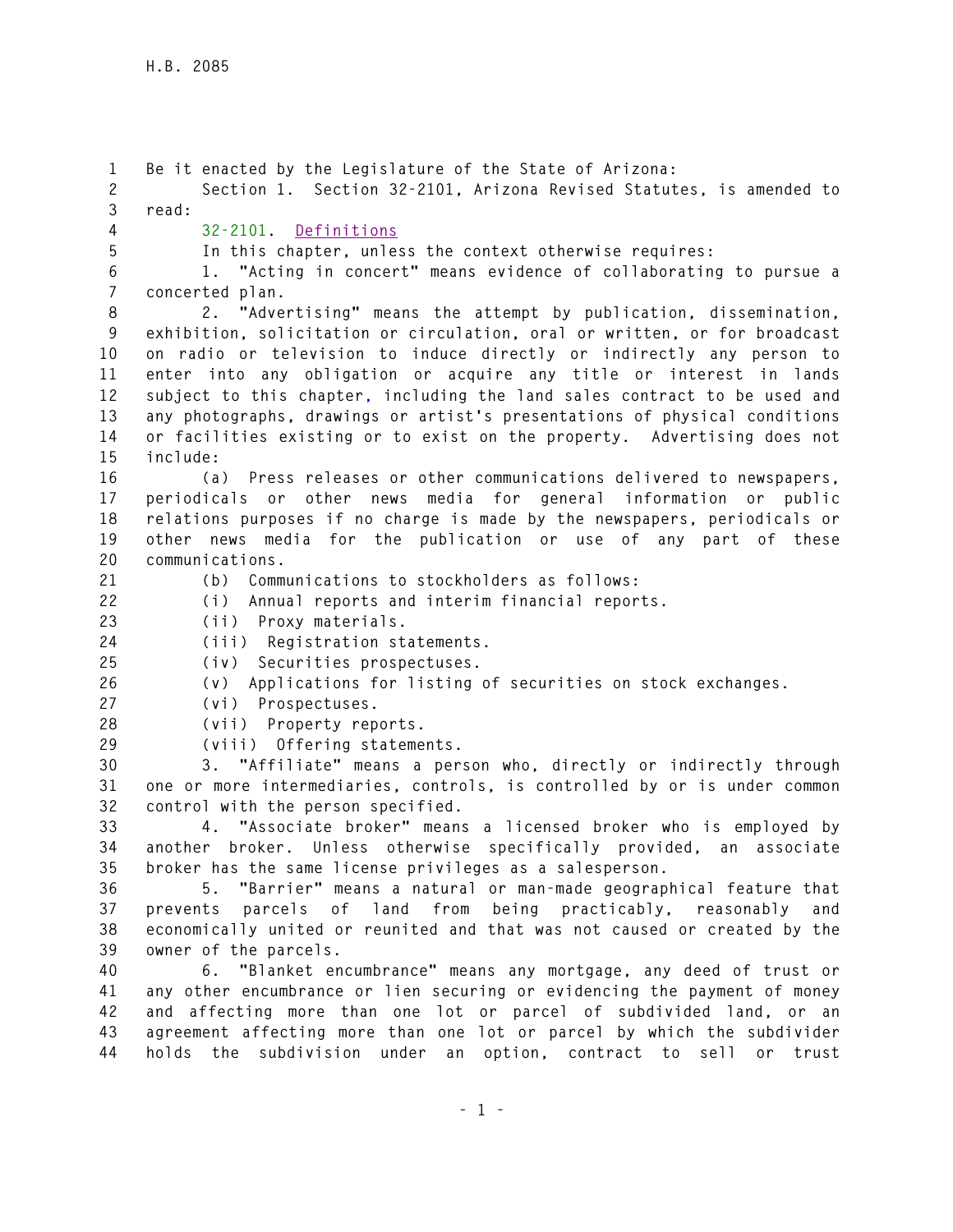**1 agreement. Blanket encumbrance does not include taxes and assessments 2 that are levied by public authority.** 

**3 7. "Board" means the state real estate advisory board.** 

**4 8. "Broker", when used without modification, means a person who is 5 licensed as a broker under this chapter or who is required to be licensed 6 as a broker under this chapter.** 

**7 9. "Business broker" means a real estate broker who acts as an 8 intermediary or agent between sellers or buyers, or both, in the sale or 9 purchase, or both, of businesses or business opportunities where a lease 10 or sale of real property is either a direct or incidental part of the 11 transaction.** 

**12 10. "Camping site" means a space that is designed and promoted for 13 the purpose of locating any trailer, tent, tent trailer, pickup camper or 14 other similar device used for camping.** 

**15 11. "Cemetery" or "cemetery property" means any one, or a 16 combination of more than one, of the following in a place that is used, or 17 intended to be used, and dedicated for cemetery purposes:** 

**18 (a) A burial park, for earth interments.** 

**19 (b) A mausoleum, for crypt or vault entombments.** 

**20 (c) A crematory, or a crematory and columbarium, for cinerary 21 interments.** 

**22 (d) A cemetery plot, including interment rights, mausoleum crypts, 23 niches and burial spaces.** 

**24 12. "Cemetery broker" means a person other than a real estate 25 broker or real estate salesperson who, for another, for compensation:** 

**26 (a) Sells, leases or exchanges cemetery property or interment 27 services of or for another, or on the person's own account.** 

**28 (b) Offers for another or for the person's own account to buy, 29 sell, lease or exchange cemetery property or interment services.** 

**30 (c) Negotiates the purchase and sale, lease or exchange of cemetery 31 property or interment services.** 

**32 (d) Negotiates the purchase or sale, lease or exchange, or lists or 33 solicits, or negotiates a loan on or leasing of cemetery property or 34 interment services.** 

**35 13. "Cemetery salesperson" means a natural person who acts on the 36 person's own behalf or through and on behalf of a professional limited 37 liability company or a professional corporation engaged by or on behalf of 38 a licensed cemetery or real estate broker, or through and on behalf of a 39 corporation, partnership or limited liability company that is licensed as 40 a cemetery or real estate broker, to perform any act or transaction 41 included in the definition of cemetery broker.** 

**42 14. "Commissioner" means the state real estate commissioner.** 

**43 15. "Common promotional plan" means a plan, undertaken by a person 44 or a group of persons acting in concert, to offer lots for sale or lease. 45 If the land is offered for sale by a person or group of persons acting in**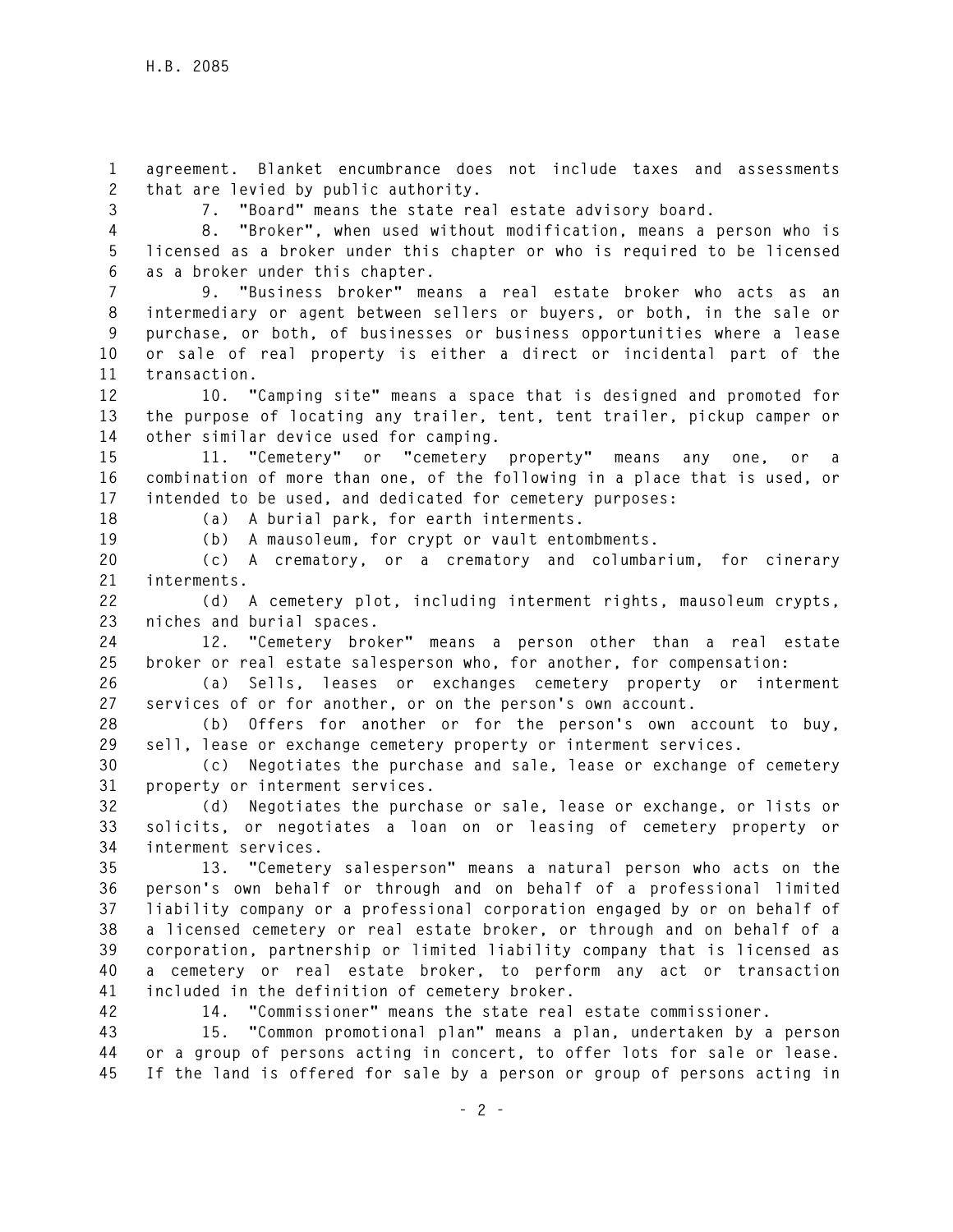**1 concert, and the land is contiguous or is known, designated or advertised 2 as a common unit or by a common name, the land is presumed, without regard 3 to the number of lots covered by each individual offering, as being 4 offered for sale or lease as part of a common promotional plan. Separate 5 subdividers selling lots or parcels in separately platted subdivisions 6 within a master planned community shall not be deemed to be offering their 7 combined lots for sale or lease as part of a common promotional plan.** 

**8 16. "Compensation" means any fee, commission, salary, money or 9 other valuable consideration for services rendered or to be rendered as 10 well as the promise of consideration whether contingent or not.** 

**11 17. "Contiguous" means lots, parcels or fractional interests that 12 share a common boundary or point. Lots, parcels or fractional interests 13 are not contiguous if they are separated by either of the following:** 

**14 (a) A barrier.** 

**15 (b) A road, street or highway that has been established by this 16 state or by any agency or political subdivision of this state, that has 17 been designated by the federal government as an interstate highway or that 18 has been regularly maintained by this state or by any agency or political 19 subdivision of this state and has been used continuously by the public for 20 at least the last five years.** 

**21 18. "Control" or "controlled" means a person who, through 22 ownership, voting rights, power of attorney, proxy, management rights, 23 operational rights or other rights, has the right to make decisions 24 binding on an entity, whether a corporation, a partnership or any other 25 entity.** 

**26 19. "Corporation licensee" means a lawfully organized corporation 27 that is registered with the Arizona corporation commission and that has an 28 officer licensed as the designated broker pursuant to section 32-2125.** 

**29 20. "Department" means the state real estate department.** 

**30 21. "Designated broker" means the natural person who is licensed as 31 a broker under this chapter and who is either:** 

**32 (a) Designated to act on behalf of an employing real estate, 33 cemetery or membership camping entity.** 

**34 (b) Doing business as a sole proprietor.** 

**35 22. "Developer" means a person who offers real property in a 36 development for sale, lease or use, either immediately or in the future, 37 on the person's own behalf or on behalf of another person, under this 38 chapter. Developer does not include a person whose involvement with a 39 development is limited to the listing of property within the development 40 for sale, lease or use.** 

**41 23. "Development" means any division, proposed division or use of 42 real property that the department has authority to regulate, including 43 subdivided and unsubdivided lands, cemeteries, condominiums, timeshares, 44 membership campgrounds and stock cooperatives.**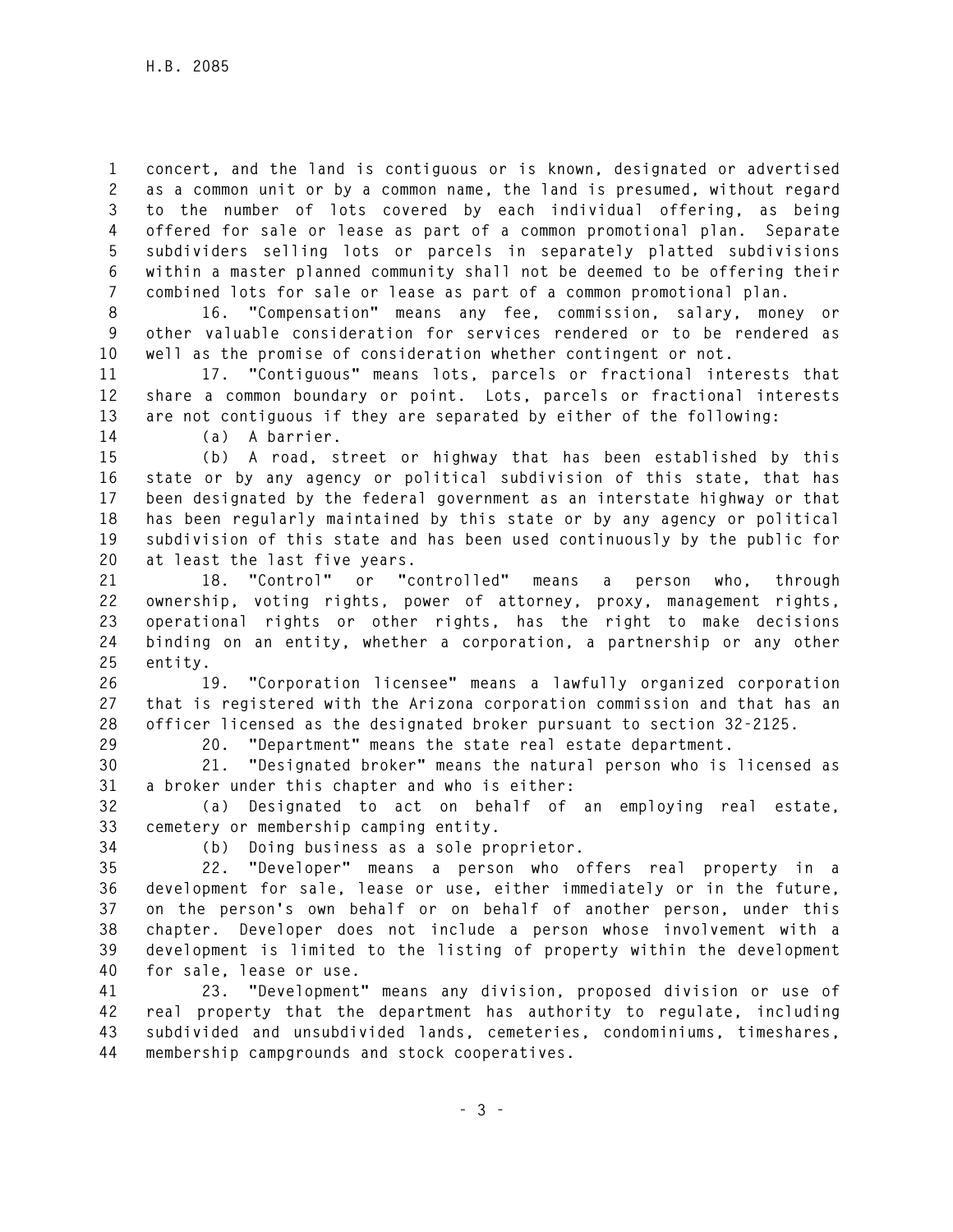**1 24. "Employing broker" means a person who is licensed or is 2 required to be licensed as a:** 

**3 (a) Broker entity pursuant to section 32-2125, subsection A.** 

**4 (b) Sole proprietorship if the sole proprietor is a broker licensed 5 pursuant to this chapter.** 

**6 25. "Fractional interest" means an undivided interest in improved 7 or unimproved land, lots or parcels of any size created for the purpose of 8 sale or lease and evidenced by any receipt, certificate, deed or other 9 document conveying the interest. Undivided interests in land, lots or 10 parcels created in the names of a husband and wife as community property, 11 joint tenants or tenants in common, or in the names of other persons who, 12 acting together as part of a single transaction, acquire the interests 13 without a purpose to divide the interests for present or future sale or 14 lease shall be deemed to constitute only one fractional interest.** 

**15 26. "Improved lot or parcel" means a lot or parcel of a subdivision 16 on which lot or parcel there is a residential, commercial or industrial 17 building or concerning which a contract has been entered into between a 18 subdivider and a purchaser that obligates the subdivider directly, or 19 indirectly through a building contractor, to complete construction of 20 COMPLETELY CONSTRUCT a residential, commercial or industrial building on 21 the lot or parcel within two years from AFTER the date on which the 22 contract of sale for the lot is entered into.** 

**23 27. "Inactive license" means a license that is issued pursuant to 24 article 2 of this chapter to a licensee who is on inactive status during 25 the current license period and who is not engaged by or on behalf of a 26 broker.** 

**27 28. "Lease" or "leasing" includes any lease, whether it is the 28 sole, the principal or any incidental part of a transaction.** 

**29 29. "License" means the whole or part of any agency permit, 30 certificate, approval, registration, public report, charter or similar 31 form of permission required by this chapter.** 

**32 30. "Licensee" means a person to whom a license for the current 33 license period has been granted under any provision of this chapter, and, 34 for THE purposes of section 32-2153, subsection A, shall include INCLUDES 35 original license applicants.** 

**36 31. "License period" means the two-year period beginning with the 37 date of original issue or renewal of a particular license and ending on 38 the expiration date, if any.** 

**39 32. "Limited liability company licensee" means a lawfully organized 40 limited liability company that has a member or manager who is a natural 41 person and who is licensed as the designated broker pursuant to section 42 32-2125.** 

**43 33. "Lot reservation" means an expression of interest by a 44 prospective purchaser in buying at some time in the future a subdivided or 45 unsubdivided lot, unit or parcel in this state. In all cases, a**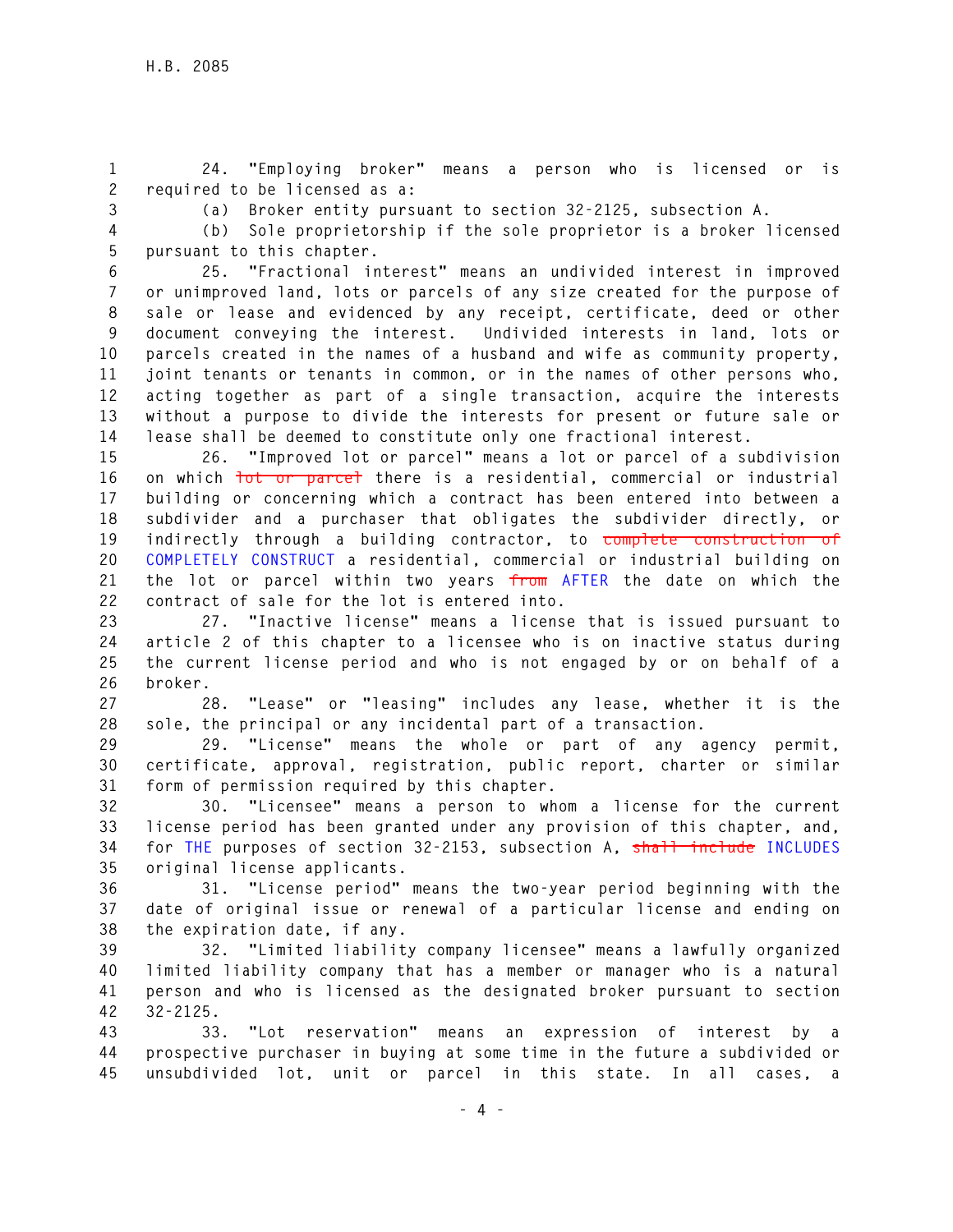**1 subsequent affirmative action by the prospective purchaser must be taken 2 to create a contractual obligation to purchase.** 

**3 34. "Master planned community" means a development that consists of 4 two or more separately platted subdivisions and that is either subject to 5 a master declaration of covenants, conditions or restrictions, is subject 6 to restrictive covenants sufficiently uniform in character to clearly 7 indicate a general scheme for improvement IMPROVING or development of 8 DEVELOPING real property or is governed or administered by a master 9 owner's association.** 

**10 35. "Member" means a member of the real estate advisory board.** 

**11 36. "Membership camping broker" means a person, other than a 12 salesperson, who, for compensation:** 

**13 (a) Sells, purchases, lists, exchanges or leases membership camping 14 contracts.** 

**15 (b) Offers to sell, purchase, exchange or lease membership camping 16 contracts.** 

**17 (c) Negotiates or offers, attempts or agrees to negotiate the sale, 18 purchase, exchange or lease of membership camping contracts.** 

**19 (d) Advertises or holds himself out as being engaged in the 20 business of selling, buying, exchanging or leasing membership camping 21 contracts or counseling or advising regarding membership camping 22 contracts.** 

**23 (e) Assists or directs in the procuring of prospects calculated or 24 intended to result in the sale, purchase, listing, exchange or lease of 25 membership camping contracts.** 

**26 (f) Performs any of the foregoing acts as an employee or on behalf 27 of a membership camping operator or membership contract owner.** 

**28 37. "Membership camping contract" means an agreement that is 29 offered or sold in this state evidencing a purchaser's right or license to 30 use the camping or outdoor recreation facilities of a membership camping 31 operator and includes a membership that provides for this use.** 

**32 38. "Membership camping operator" means an enterprise, other than 33 one that is tax exempt under section 501(c)(3) of the internal revenue 34 code of 1986, as amended, that solicits membership paid for by a fee or 35 periodic payments and has as one of its purposes camping or outdoor 36 recreation, including the use of camping sites primarily by members. 37 Membership camping operator does not include camping or recreational 38 trailer parks that are open to the general public and that contain camping 39 sites rented for a per use fee or a mobile home park.** 

**40 39. "Membership camping salesperson" means a natural person who 41 acts on the person's own behalf or through and on behalf of a professional 42 limited liability company or a professional corporation engaged by or on 43 behalf of a licensed membership camping or real estate broker, or by or on 44 behalf of a corporation, partnership or limited liability company that is 45 licensed as a membership camping or real estate broker, to perform any act**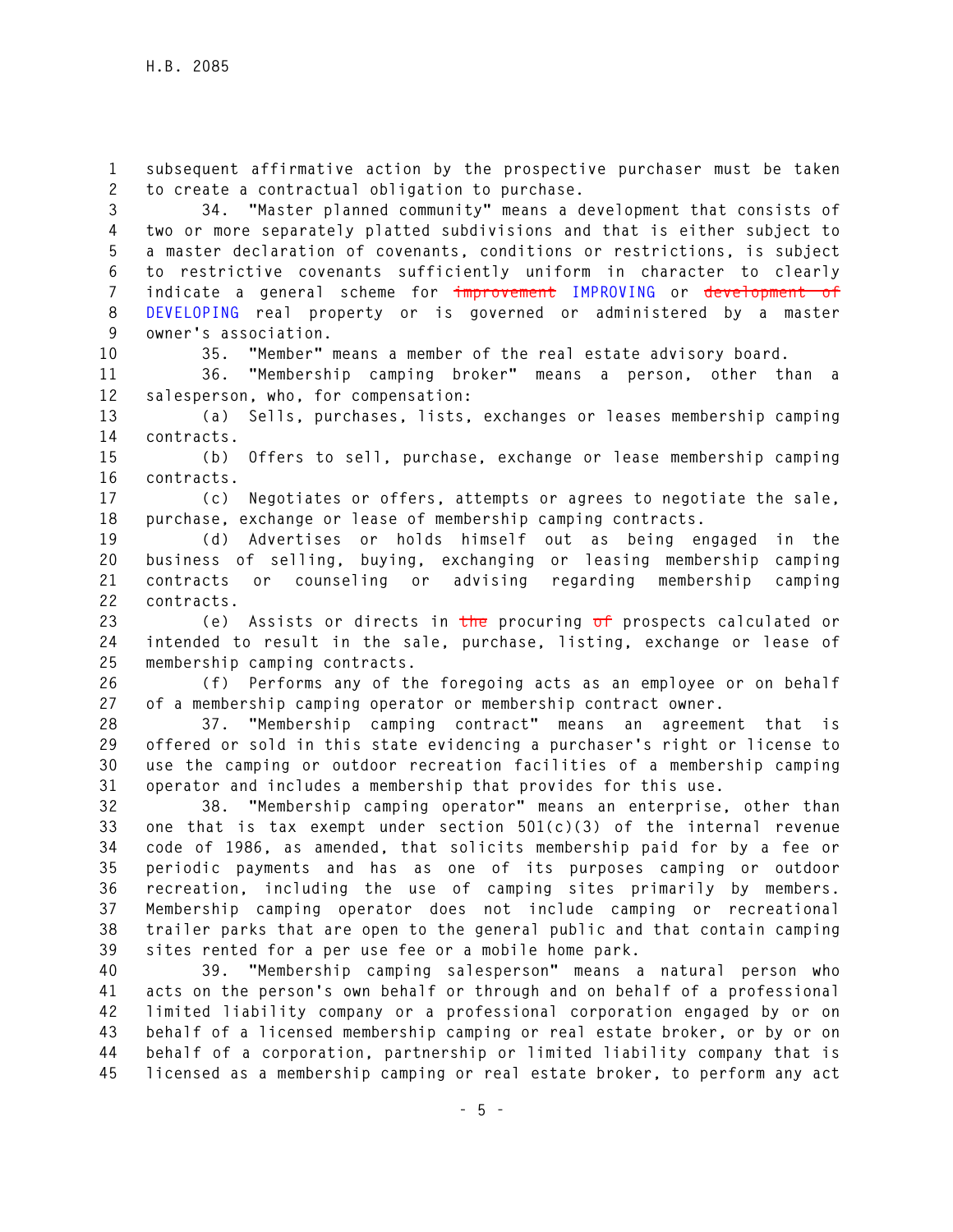**1 or participate in any transaction in a manner included in the definition 2 of membership camping broker.** 

**3 40. "Online course" means prelicensure education that is a planned 4 learning experience with a geographic separation that may be synchronous 5 or asynchronous, that does not require real-time interaction between a 6 student and an instructor and that uses a platform with self-paced or 7 prerecorded lessons and materials that a student can access via the 8 internet to proceed at the student's own pace.** 

**9 41. "Partnership licensee" means a partnership with a managing 10 general partner who is licensed as the designated broker pursuant to 11 section 32-2125.** 

**12 42. "Permanent access", as required under article 4 of this 13 chapter, means permanent access from the subdivision to any federal, state 14 or county highway.** 

**15 43. "Perpetual care" or "endowed care" means the maintenance 16 MAINTAINING and care of CARING, IN all places where interments have been 17 made, of FOR the trees, shrubs, roads, streets and other improvements and 18 embellishments contained within or forming a part of the cemetery but does 19 not include the maintenance MAINTAINING or repair of REPAIRING monuments, 20 tombs, copings or other man-made ornaments as associated with individual 21 burial spaces.** 

**22 44. "Perpetual or endowed-care cemetery" means a cemetery wherein 23 IN WHICH lots or other burial spaces are sold or transferred under the 24 representation that the cemetery will receive perpetual care or endowed 25 care free of further cost to the purchaser after payment of the original 26 purchase price for the lot, burial space or interment right.** 

**27 45. "Person" means any individual, corporation, partnership or 28 company and any other form of multiple organization for carrying on 29 business, foreign or domestic.** 

**30 46. "Private cemetery" means a cemetery or place that is not 31 licensed under article 6 of this chapter, where burials or interments of 32 human remains are made, in which sales or transfers of interment rights or 33 burial plots are not made to the public and in which not more than ten 34 interments or burials occur annually.** 

**35 47. "Promotion" or "promotional practice" means advertising and any 36 other act, practice, device or scheme to induce directly or indirectly any 37 person to enter into any obligation or acquire any title or interest in or 38 use of real property subject to this chapter, including meetings with 39 prospective purchasers, arrangements for prospective purchasers to visit 40 real property, travel allowances and discount, exchange, refund and 41 cancellation privileges.** 

**42 48. "Real estate" includes leasehold-interests and any estates in 43 land as defined in title 33, chapter 2, articles 1 and 2, regardless of 44 whether located in this state.**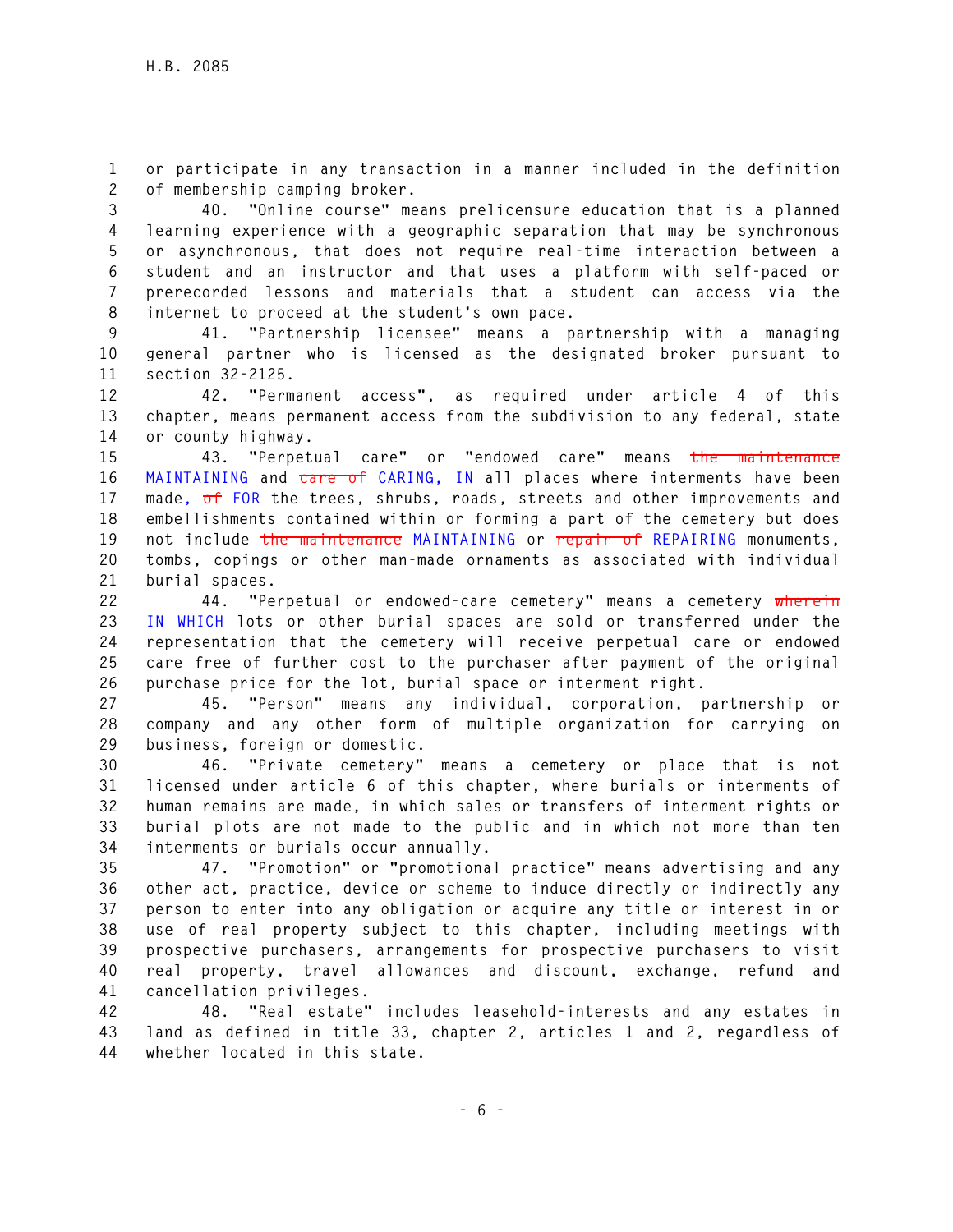**1 49. "Real estate broker" means a person, other than a salesperson, 2 who, for another and for compensation:** 

**3 (a) Sells, exchanges, purchases, rents or leases real estate, 4 businesses and business opportunities or timeshare interests.** 

**5 (b) Offers to sell, exchange, purchase, rent or lease real estate, 6 businesses and business opportunities or timeshare interests.** 

**7 (c) Negotiates or offers, attempts or agrees to negotiate the sale, 8 exchange, purchase, rental or leasing of real estate, businesses and 9 business opportunities or timeshare interests.** 

**10 (d) Lists or offers, attempts or agrees to list real estate, 11 businesses and business opportunities or timeshare interests for sale, 12 lease or exchange.** 

**13 (e) Auctions or offers, attempts or agrees to auction real estate, 14 businesses and business opportunities or timeshare interests.** 

**15 (f) Buys, sells, offers to buy or sell or otherwise deals in 16 options on real estate, businesses and business opportunities or timeshare 17 interests or improvements to real estate, businesses and business 18 opportunities or timeshare interests.** 

**19 (g) Collects or offers, attempts or agrees to collect rent for the 20 use of real estate, businesses and business opportunities or timeshare 21 interests. THIS SUBDIVISION DOES NOT APPLY TO A PERSON WHO IS NOT A 22 LICENSEE, WHO WORKS FOR A REAL ESTATE BROKER OR A REAL ESTATE SALESPERSON, 23 WHO COLLECTS IN-PERSON RENT AND RELATED FEES ON BEHALF OF THE REAL ESTATE 24 BROKER OR REAL ESTATE SALESPERSON FOR THE USE OF REAL ESTATE AS PART OF 25 THE PERSON'S CLERICAL DUTIES AND WHO PROVIDES A RECEIPT WHEN RENT IS PAID.** 

**26 (h) Advertises or holds himself out as being engaged in the 27 business of buying, selling, exchanging, renting or leasing real estate, 28 businesses and business opportunities or timeshare interests or counseling 29 or advising regarding real estate, businesses and business opportunities 30 or timeshare interests.** 

**31 (i) Assists or directs in the procuring of prospects, THAT ARE 32 calculated to result in the sale, exchange, leasing or rental of real 33 estate, businesses and business opportunities or timeshare interests.** 

**34 (j) Assists or directs in the negotiation of NEGOTIATING any 35 transaction calculated or intended to result in the sale, exchange, 36 leasing or rental of real estate, businesses and business opportunities or 37 timeshare interests.** 

**38 (k) Incident to the sale of real estate, businesses and business 39 opportunities negotiates or offers, attempts or agrees to negotiate a loan 40 secured or to be secured by any mortgage or other encumbrance on or 41 transfer of real estate, businesses and business opportunities or 42 timeshare interests subject to section 32-2155, subsection C. This 43 subdivision does not apply to mortgage brokers as defined in and subject 44 to title 6, chapter 9, article 1.**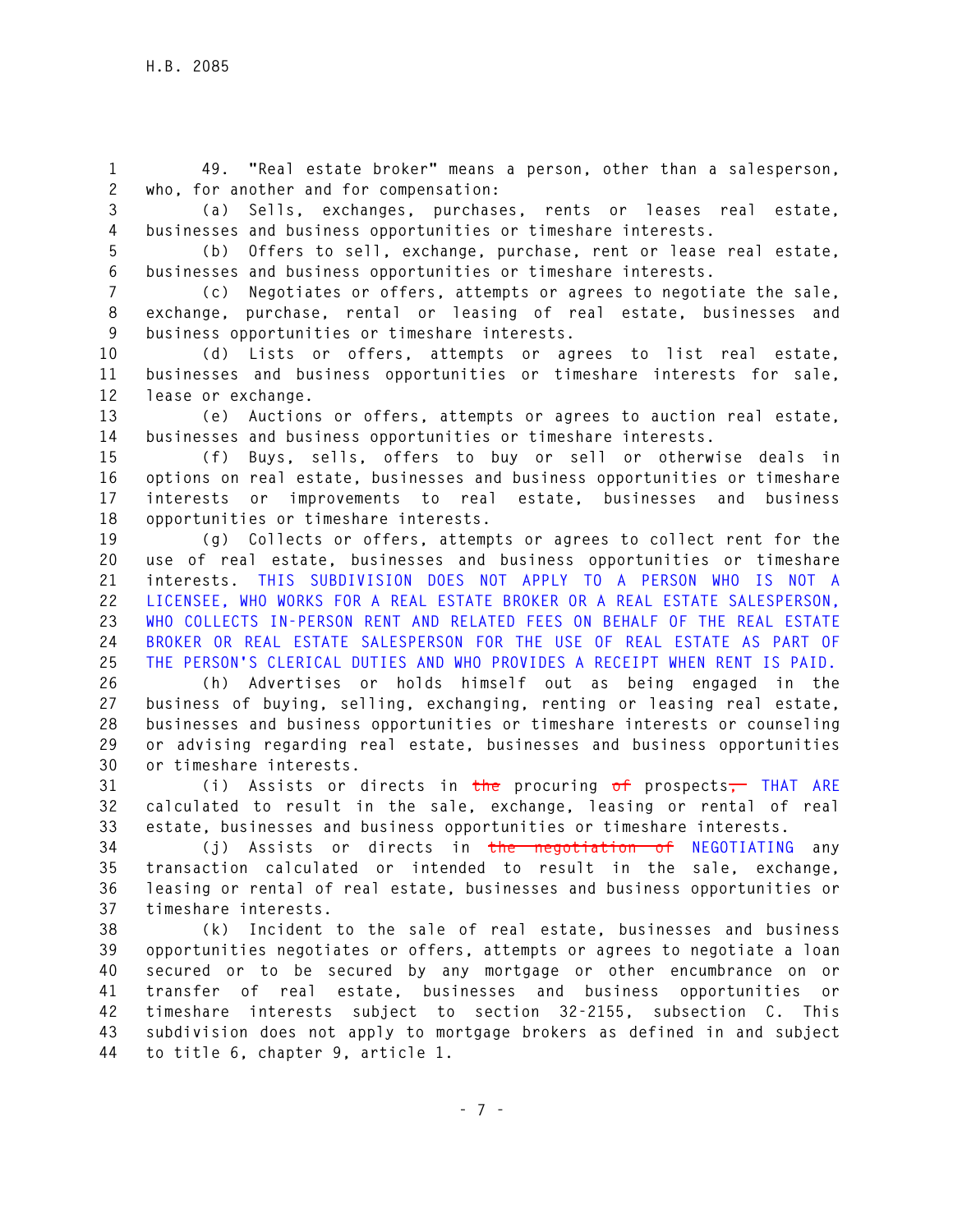**1 (l) Engages in the business of assisting or offering to assist 2 another in filing an application for the purchase or lease of, or in 3 locating or entering on, lands owned by the state or federal government.** 

**4 (m) Claims, demands, charges, receives, collects or contracts for 5 the collection of TO COLLECT an advance fee in connection with any 6 employment enumerated in this section, including employment undertaken to 7 promote the sale or lease of real property by advance fee listing, by 8 furnishing rental information to a prospective tenant for a fee paid by 9 the prospective tenant, by advertisement or by any other offering to sell, 10 lease, exchange or rent real property or selling kits connected therewith. 11 This shall not include the activities of any communications media of 12 general circulation or coverage not primarily engaged in the advertisement 13 of real estate or any communications media activities that are 14 specifically exempt from applicability of this article under section 15 32-2121.** 

**16 (n) Engages in any of the acts listed in subdivisions (a) through 17 (m) of this paragraph for the sale or lease of other than real property if 18 a real property sale or lease is a part of, contingent on or ancillary to 19 the transaction.** 

**20 (o) Performs any of the acts listed in subdivisions (a) through (m) 21 of this paragraph as an employee of, or in behalf of, the owner of real 22 estate, or interest in the real estate, or improvements affixed on the 23 real estate, for compensation.** 

**24 (p) Acts as a business broker.** 

**25 50. "Real estate sales contract" means an agreement in which one 26 party agrees to convey title to real estate to another party on the 27 satisfaction of specified conditions set forth in the contract.** 

**28 51. "Real estate salesperson" means a natural person who acts on 29 the person's own behalf or through and on behalf of a professional limited 30 liability company or a professional corporation engaged by or on behalf of 31 a licensed real estate broker, or by or on behalf of a limited liability 32 company, partnership or corporation that is licensed as a real estate 33 broker, to perform any act or participate in any transaction in a manner 34 included in the definition of real estate broker subject to section 35 32-2155.** 

**36 52. "Sale" or "lease" includes every disposition, transfer, option 37 or offer or attempt to dispose of or transfer real property, or an 38 interest, use or estate in the real property, including the offering of 39 the property as a prize or gift if a monetary charge or consideration for 40 whatever purpose is required.** 

**41 53. "Salesperson", when used without modification, means a natural 42 person who acts on the person's own behalf or through and on behalf of a 43 professional limited liability company or a professional corporation 44 licensed under this chapter or any person required to be licensed as a 45 salesperson under this chapter.**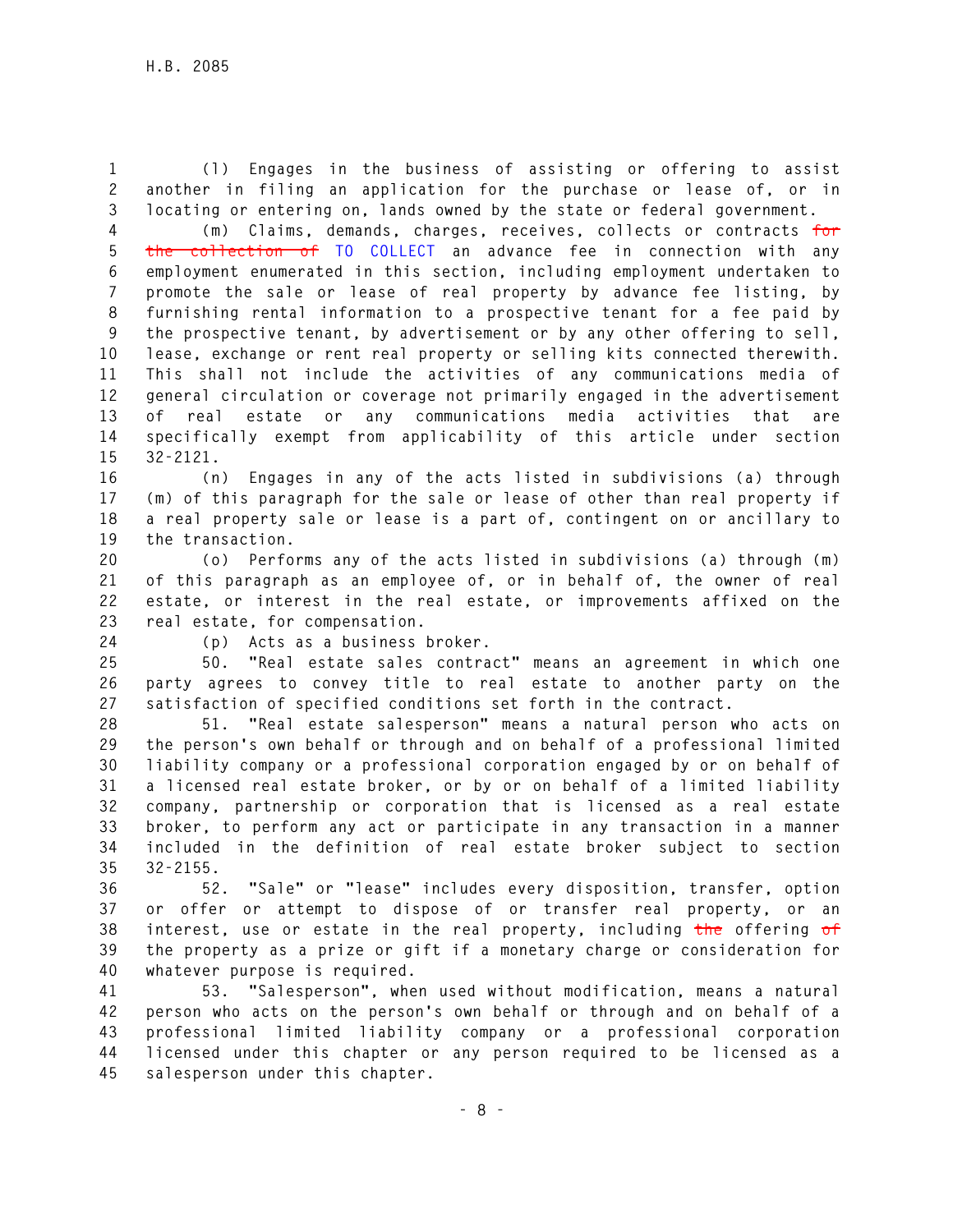**1 54. "School" means a person or entity that offers a course of study 2 towards completion of the education requirements leading to licensure or 3 renewal of licensure under this chapter.** 

**4 55. "Stock cooperative" means a corporation to which all of the 5 following apply:** 

**6 (a) The corporation is formed or used to hold title to improved 7 real property in fee simple or for a term of years.** 

**8 (b) All or substantially all of the shareholders of the corporation 9 each receive a right of exclusive occupancy in a portion of the real 10 property to which the corporation holds title.** 

**11 (c) The right of occupancy may only be transferred with the 12 concurrent transfer of the shares of stock in the corporation held by the 13 person having the right of occupancy.** 

**14 56. "Subdivider" means any person who offers for sale or lease six 15 or more lots, parcels or fractional interests in a subdivision or who 16 causes land to be subdivided into a subdivision for the subdivider or for 17 others, or who undertakes to develop a subdivision, but does not include a 18 public agency or officer authorized by law to create subdivisions.** 

**19 57. "Subdivision" or "subdivided lands":** 

**20 (a) Means improved or unimproved land or lands divided or proposed 21 to be divided for the purpose of sale or lease, whether immediate or 22 future, into six or more lots, parcels or fractional interests.** 

**23 (b) Includes a stock cooperative, lands divided or proposed to be 24 divided as part of a common promotional plan and residential condominiums 25 as defined in title 33, chapter 9.** 

**26 (c) Does not include: 27 (i) Leasehold offerings of one year or less.** 

**28 (ii) The division or proposed division of land located in this 29 state into lots or parcels each of which is or will be thirty-six acres or 30 more in area including to the centerline of dedicated roads or easements, 31 if any, contiguous to the lot or parcel.** 

**32 (iii) The leasing of agricultural lands or apartments, offices, 33 stores, hotels, motels, pads or similar space within an apartment 34 building, industrial building, rental recreational vehicle community, 35 rental manufactured home community, rental mobile home park or commercial 36 building.** 

**37 (iv) The subdivision into or development of parcels, plots or 38 fractional portions within the boundaries of a cemetery that has been 39 formed and approved pursuant to this chapter.** 

**40 (v) A sale or lease of a lot, parcel or fractional interest that 41 occurs ten or more years after the sale or lease of another lot, parcel or 42 fractional interest if the other lot, parcel or fractional interest is not 43 subject to this article and is treated as an independent parcel unless, on 44 investigation by the commissioner, there is evidence of intent to 45 subdivide.**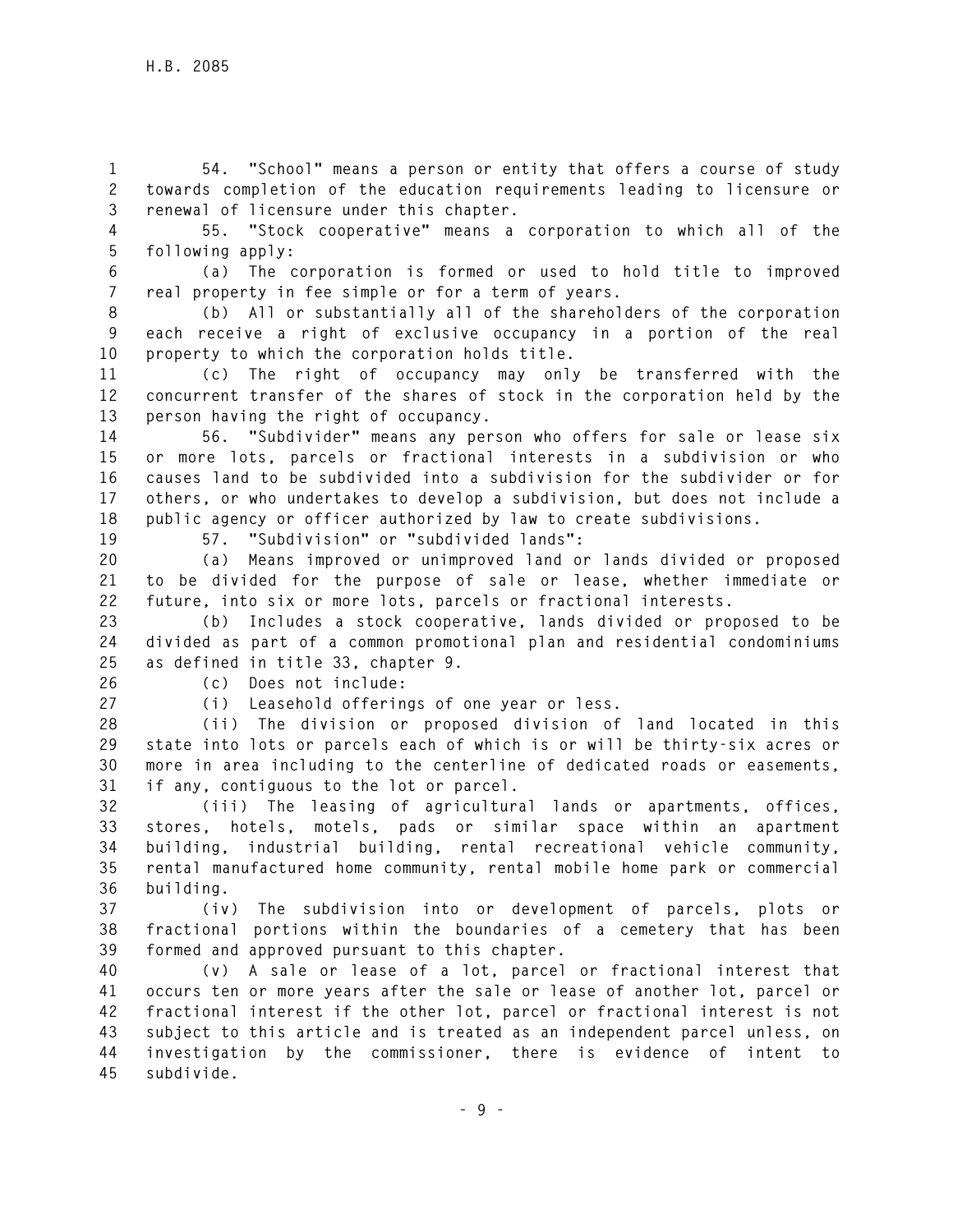**1 58. "Timeshare" or "timeshare property" means real property 2 ownership or right of occupancy in real property pursuant to article 9 of 3 this chapter. For the purposes of this chapter, a timeshare is not a 4 security unless it meets the definition of a security under section 5 44-1801.** 

## **6 59. "Trustee" means:**

**7 (a) A person who is designated under section 32-2194.27 to act as a 8 trustee for an endowment-care cemetery fund.** 

**9 (b) A person holding bare legal title to real property under a 10 subdivision trust. A trustee shall not be deemed to be a developer, 11 subdivider, broker or salesperson within this chapter.** 

**12 60. "Unimproved lot or parcel" means a lot or parcel of a 13 subdivision that is not an improved lot or parcel.** 

**14 61. "Unsubdivided lands":** 

**15 (a) Means land or lands divided or proposed to be divided for the 16 purpose of sale or lease, whether immediate or future, into six or more 17 lots, parcels or fractional interests and the lots or parcels are 18 thirty-six acres or more each but less than one hundred sixty acres each, 19 or that are offered, known or advertised under a common promotional plan 20 for sale or lease, except that agricultural leases shall not be included 21 in this definition.** 

**22 (b) Includes any land that is sold AND that would otherwise 23 constitute the sixth lot, parcel or fractional interest if the sale occurs 24 ten or more years after the earliest of the previous five sales and if all 25 of the sales consist of property that was originally contained within the 26 same parcel that is thirty-six acres or more and less than one hundred 27 sixty acres.** 

**28 Sec. 2. Section 32-2122, Arizona Revised Statutes, is amended to 29 read:** 

**30 32-2122. License required of brokers and salespersons**

**31 A. This article applies to any person acting in the capacity of a:** 

**32 1. Real estate broker.** 

**33 2. Real estate salesperson.** 

**34 3. Cemetery broker.** 

**35 4. Cemetery salesperson.** 

**36 5. Membership camping broker.** 

**37 6. Membership camping salesperson.** 

**38 B. It shall be IS unlawful for any person, corporation, partnership 39 or limited liability company to engage in any business, occupation or 40 activity listed in subsection A OF THIS SECTION without first obtaining a 41 license as prescribed in this chapter and otherwise complying with the 42 provisions of this chapter.** 

**43 C. A person, corporation, partnership or limited liability company 44 that is licensed as a salesperson or broker pursuant to this article or 45 that is engaging in any work for which a license is required under this**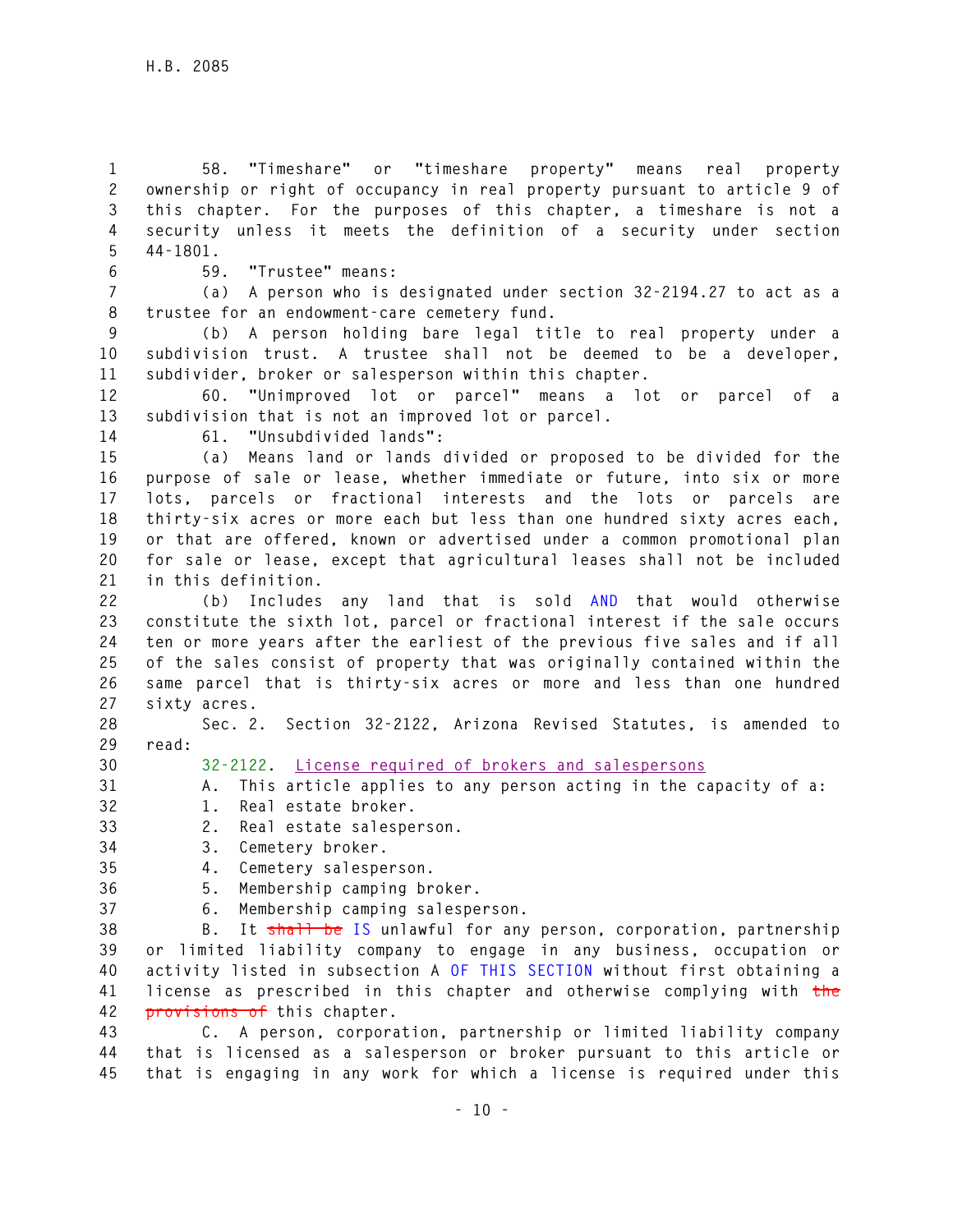**1 article is subject to the requirements of this chapter in the performance 2 of PERFORMING any acts included in the definition of a broker unless 3 otherwise provided in this chapter.** 

**4 D. EXCEPT AS OTHERWISE PROVIDED IN THIS SUBSECTION, any act, in 5 consideration or expectation of compensation, which THAT is included in 6 the definition of a real estate BROKER, cemetery BROKER or membership 7 camping broker, whether the act is an incidental part of a transaction or 8 the entire transaction, constitutes the person offering or attempting to 9 perform the act of a real estate broker or real estate salesperson, a 10 cemetery broker or cemetery salesperson or a membership camping broker or 11 a membership camping salesperson within the meaning of this chapter. A 12 PERSON WHO IS NOT A LICENSEE MAY COLLECT IN-PERSON RENT AND RELATED FEES 13 FOR THE USE OF REAL ESTATE AS PART OF THE PERSON'S CLERICAL DUTIES IF THE 14 PERSON WORKS FOR A LICENSEE, THE RENT COLLECTION IS ON BEHALF OF THE 15 LICENSEE AND THE PERSON PROVIDES A RECEIPT WHEN RENT IS PAID.** 

**16 Sec. 3. Section 32-2124, Arizona Revised Statutes, is amended to 17 read:** 

**18 32-2124. Qualifications of licensees**

**19 A. Except as otherwise provided in this chapter, the commissioner 20 shall require proof, through the application or otherwise, as the 21 commissioner deems advisable with due regard to the interests of the 22 public, as to the honesty, truthfulness, good character and competency of 23 the applicant and shall require that the applicant has:** 

**24 1. If for an original real estate broker's license, at least three 25 years' actual experience as a licensed real estate salesperson or real 26 estate broker during the five years immediately preceding the time of 27 application.** 

**28 2. If for an original cemetery broker's license, either a current 29 real estate broker's license, or if the applicant does not have a current 30 real estate broker's license, at least three years' actual experience as a 31 cemetery salesperson or broker or as a licensed real estate salesperson or 32 broker during the five years immediately preceding the time of 33 application.** 

**34 3. If for an original membership camping broker's license, either a 35 current real estate broker's license, or if the applicant does not have a 36 current real estate broker's license, at least three years' actual 37 experience as a licensed membership camping salesperson or broker or as a 38 licensed real estate salesperson or broker during the five years 39 immediately preceding the time of application.** 

**40 4. If for any type of broker's or salesperson's license, not had a 41 license denied within one year immediately preceding application in this 42 state pursuant to section 32-2153 or a similar statute in any other state.** 

**43 5. If for any type of broker's or salesperson's license, not had a 44 license revoked within the two years immediately preceding application in**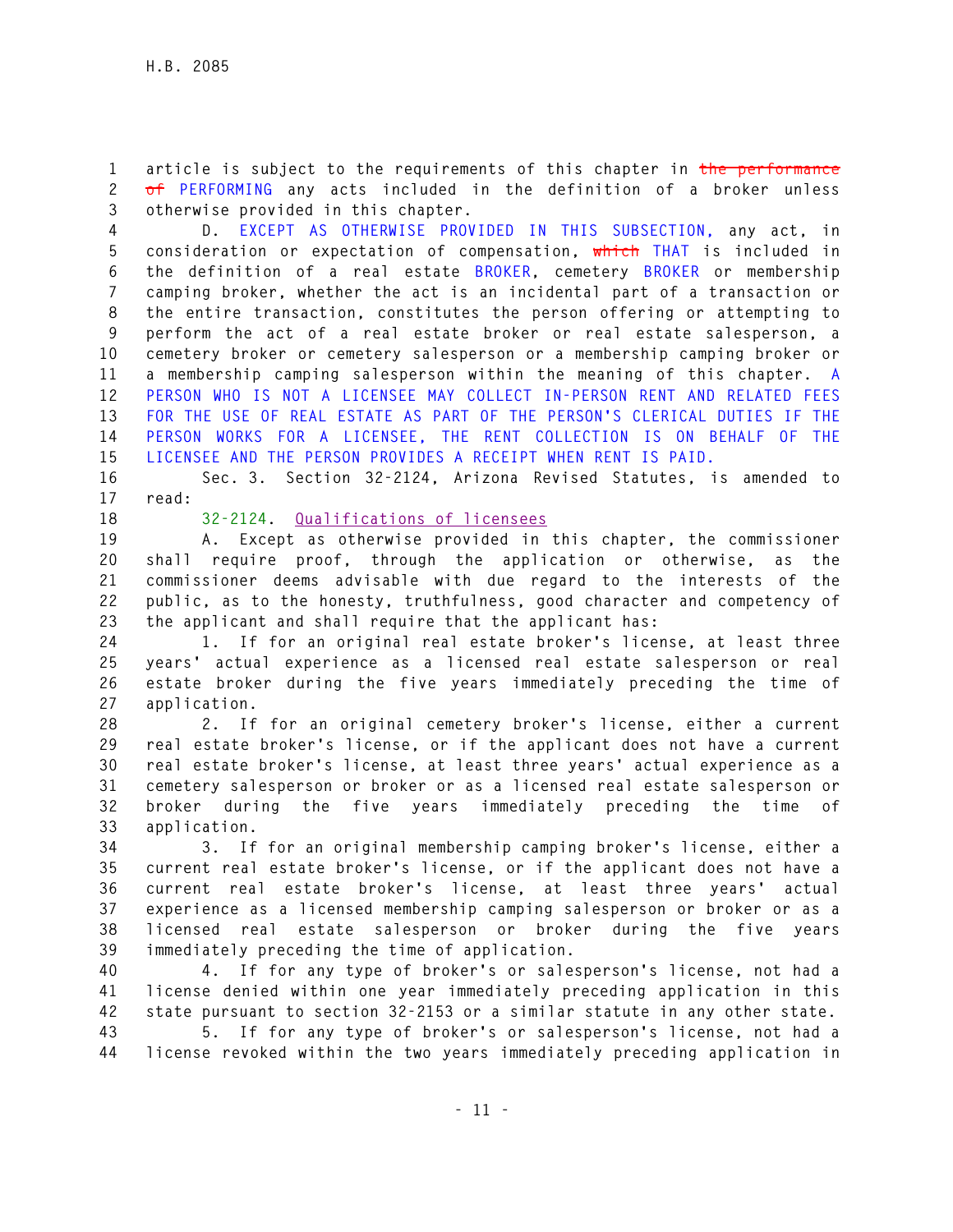**1 this state pursuant to section 32-2153 or a similar statute in any other 2 state.** 

**3 6. If reapplying for a license that expired more than one year 4 before the date of application, met all current education and experience 5 requirements and retakes the examination the same as if the applicant were 6 applying for the license for the first time.** 

**7 7. If for a real estate, cemetery or membership camping broker's 8 license, other than a renewal application, an equivalent amount of active 9 experience within the immediately preceding five years in the field in 10 which the applicant is applying for the broker's license, as a substitute 11 for the licensed active experience otherwise required in paragraphs 1, 2 12 and 3 of this subsection. The licensed active experience required may be 13 met if the applicant can demonstrate to the commissioner's satisfaction 14 that the applicant has an equivalent amount of experience in the past five 15 years that, if the applicant had held a license, would have been 16 sufficient to fulfill the licensed experience requirement.** 

**17 B. All applicants other than renewal applicants under section 18 32-2130 for a real estate salesperson's license shall show evidence 19 satisfactory to the commissioner that they have completed a real estate 20 salesperson's course that is prescribed and approved by the commissioner 21 and that is at least ninety classroom hours, or its equivalent, of 22 instruction in a real estate school certified by the commissioner and have 23 satisfactorily passed an examination on the course. An applicant may 24 complete the real estate salesperson's course prescribed by this 25 subsection through an online course if the online course is offered by a 26 real estate school that is certified by the commissioner, but the 27 applicant must complete an examination on the online course in person. In 28 no case shall the real estate salesperson's course completion or its 29 equivalent be more than ten years before the date of application unless, 30 at the time of application, the commissioner determines in the 31 commissioner's discretion that the applicant has work experience in a real 32 estate-related field and education that together are equivalent to the 33 prelicensure education requirement. The commissioner may waive all or a 34 portion of the prelicensure course requirement, other than the 35 twenty-seven-hour Arizona-specific course, for an applicant who holds a 36 current real estate license in another state.** 

**37 C. All applicants other than renewal applicants under section 38 32-2130 for a real estate broker's license shall show evidence 39 satisfactory to the commissioner that they have completed a real estate 40 broker's course that is prescribed and approved by the commissioner and 41 that is at least ninety classroom hours, or the equivalent, of instruction 42 in a real estate school certified by the commissioner and have 43 satisfactorily passed an examination on the course. An applicant may 44 complete the real estate broker's course prescribed by this subsection 45 through an online course if the online course is offered by a real estate**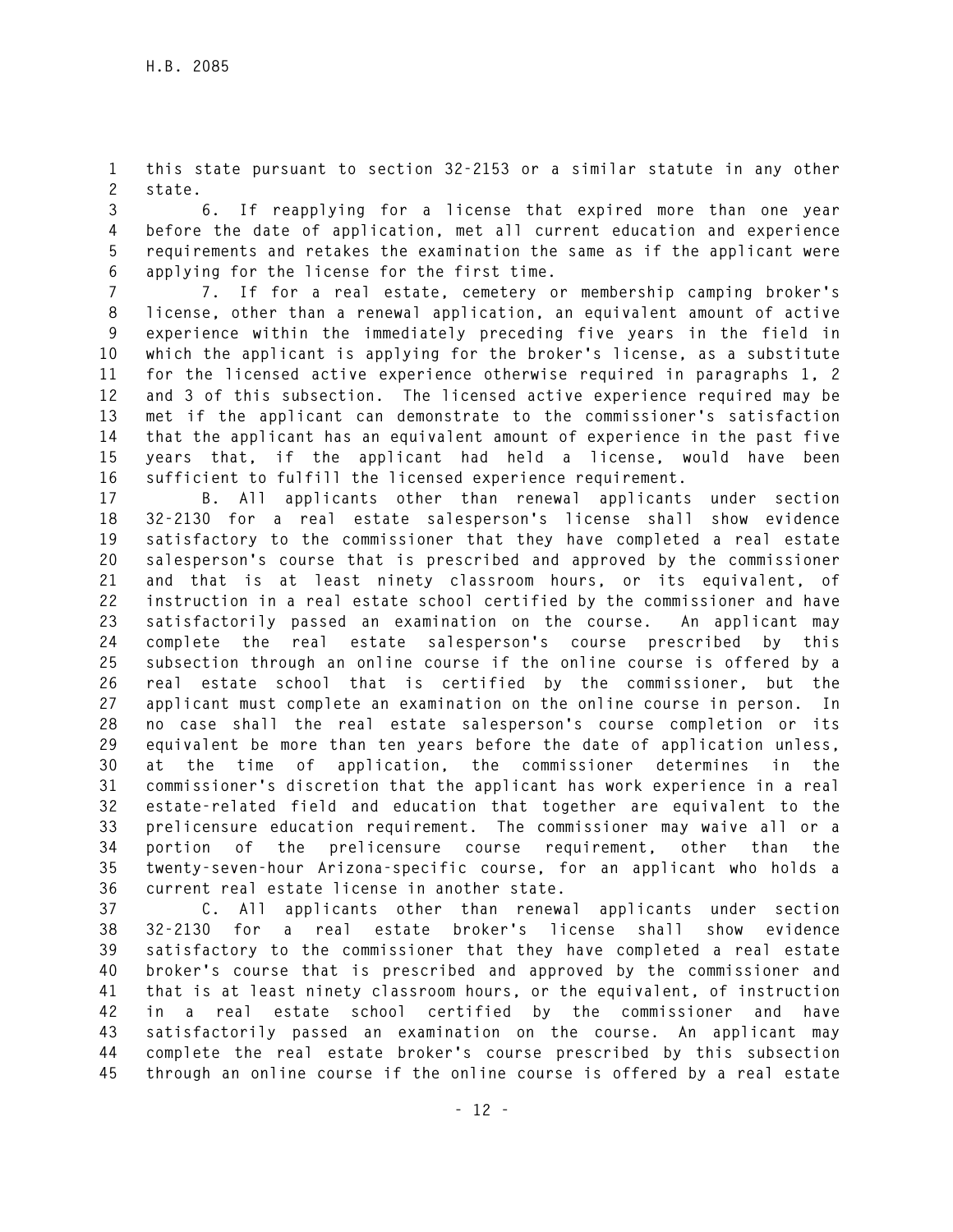**1 school that is certified by the commissioner, but the applicant must 2 complete an examination on the online course in person. In no case shall 3 the real estate broker's course completion or its equivalent be more than 4 ten years before the date of application unless, at the time of 5 application, the commissioner determines in the commissioner's discretion 6 that the applicant has work experience in a real estate-related field and 7 education that together are equivalent to the prelicensure education 8 requirement. The commissioner may waive all or a portion of the 9 prelicensure course requirement, other than the twenty-seven-hour 10 Arizona-specific course, for an applicant who holds a current real estate 11 license in another state.** 

**12 D. Before receiving any license provided for by this chapter, an 13 applicant must be at least eighteen years of age.** 

**14 E. The commissioner shall ascertain by a written, electronic or 15 other examination method that an applicant for a real estate license has:** 

**16 1. An appropriate knowledge of the English language, including 17 reading, writing and spelling, and of arithmetical computations common to 18 real estate practices.** 

**19 2. At a minimum, an understanding of the general purpose and legal 20 effect of any real estate practices, principles and related forms, 21 including agency contracts, real estate contracts, deposit receipts, 22 deeds, mortgages, deeds of trust, security agreements, bills of sale, land 23 contracts of sale and property management, and of any other areas that the 24 commissioner deems necessary and proper.** 

**25 3. A thorough understanding of the obligations between principal 26 and agent, the principles of real estate and business opportunity 27 practice, the applicable canons of business ethics, the provisions of this 28 chapter and rules made under ADOPTED PURSUANT TO this chapter.** 

**29 4. An appropriate knowledge of other real estate practices and 30 principles as determined by the commissioner.** 

**31 F. The commissioner shall ascertain by a written, electronic or 32 other examination method that an applicant for a license as a cemetery 33 broker or a cemetery salesperson has:** 

**34 1. Appropriate knowledge of the English language, including 35 reading, writing and spelling, and of elementary arithmetic.** 

**36 2. A general understanding of:** 

**37 (a) Cemetery associations, cemetery corporations and duties of 38 cemetery directors and officers.** 

**39 (b) Plot ownership, deeds, certificates of ownership, contracts of 40 sale, liens and leases.** 

**41 (c) Establishing, dedicating, maintaining, managing, operating, 42 improving, preserving and conducting a cemetery.** 

**43 (d) The provisions of this chapter and rules made under ADOPTED 44 PURSUANT TO this chapter relating to the organization and regulation of**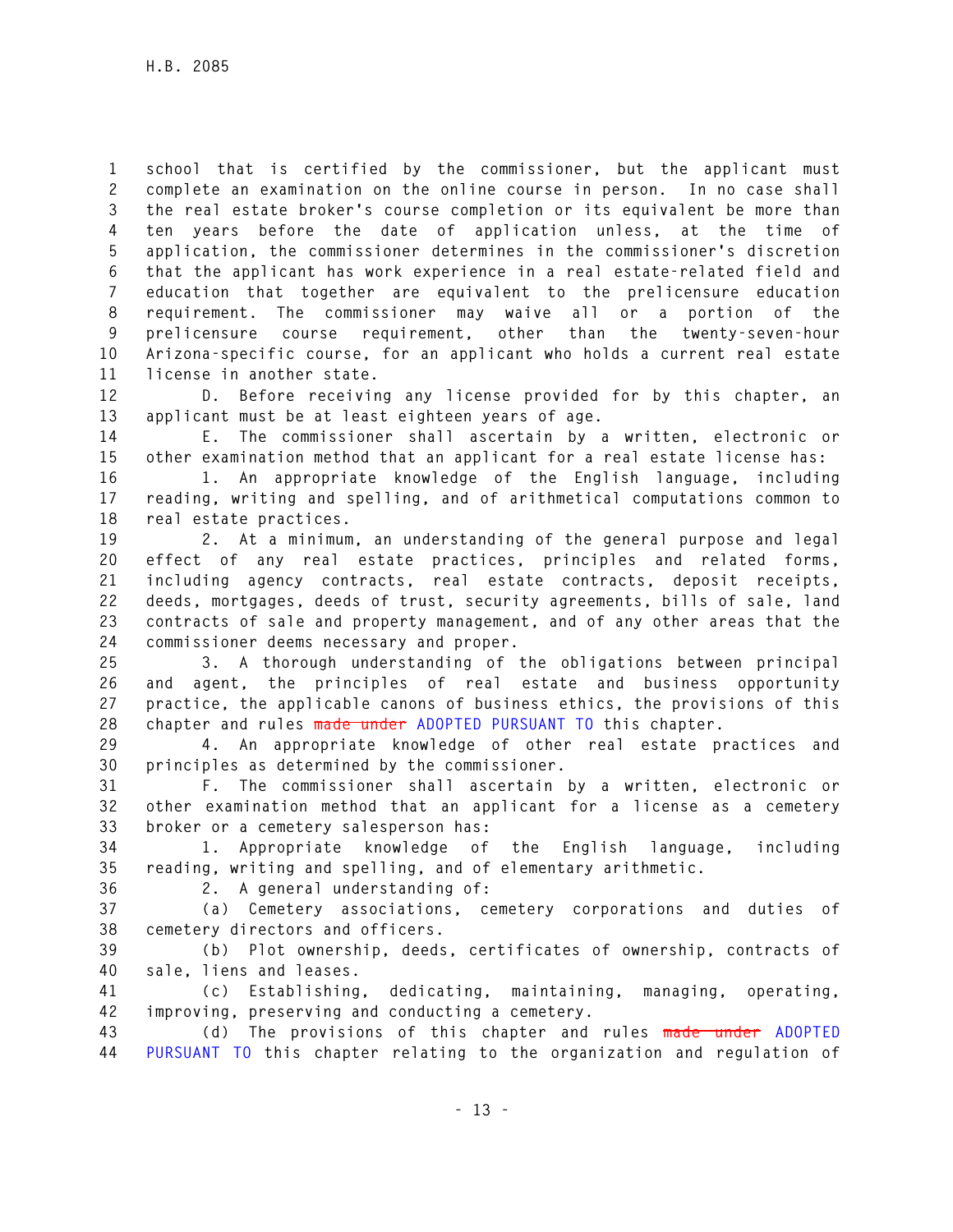**1 cemeteries and the licensing and regulation of cemetery brokers and 2 cemetery salespersons.** 

**3 3. A general understanding of the obligations between principal and 4 agent, the principles of cemetery practice and the canons of business 5 ethics pertaining to the operation of cemeteries and the sale of cemetery 6 property.** 

**7 G. The commissioner shall ascertain by a written, electronic or 8 other examination method that an applicant for a license as a membership 9 camping broker or a membership camping salesperson has:** 

**10 1. An appropriate knowledge of the English language, including 11 reading, writing and spelling, and of elementary arithmetic.** 

**12 2. A general understanding of:** 

**13 (a) The general purposes and legal effect of contracts and agency 14 contracts.** 

**15 (b) Establishing, maintaining, managing and operating a membership 16 campground.** 

**17 (c) The provisions of this chapter and rules adopted under PURSUANT 18 TO this chapter relating to the organization and regulation of membership 19 campgrounds and the licensing and regulation of membership camping brokers 20 and membership camping salespersons.** 

**21 3. A general understanding of the obligations between principal and 22 agent and the canons of business ethics pertaining to the operation and 23 promotion of membership campgrounds.** 

**24 H. A renewal applicant for a real estate, cemetery or membership 25 camping broker's or salesperson's license is not required to submit to an 26 examination if the application is made within twelve months after the 27 license expires and the license is not cancelled CANCELED, terminated or 28 suspended at the time of application.** 

**29 I. The examination for a broker's license shall be more exacting 30 and stringent and of a broader scope than the examination for a 31 salesperson's license.** 

**32 J. An applicant for a real estate salesperson's or broker's license 33 who currently holds at least an equivalent license in another state may be 34 exempt from taking the national portion of the real estate examination if 35 the applicant can demonstrate passing a national examination within the 36 past five years that is satisfactorily similar to the one administered by 37 the department.** 

**38 K. Identification of each applicant whose licensing requirement was 39 allowed to be met by an equivalent alternative pursuant to this section 40 shall be included in the annual performance report presented by the board 41 to the governor pursuant to section 32-2104.** 

**42 L. An applicant for an original real estate salesperson's license, 43 after completion of the requirements of subsection B of this section, 44 shall provide certification to the department at the time of application 45 evidencing completion of six hours of instruction in real estate contract**